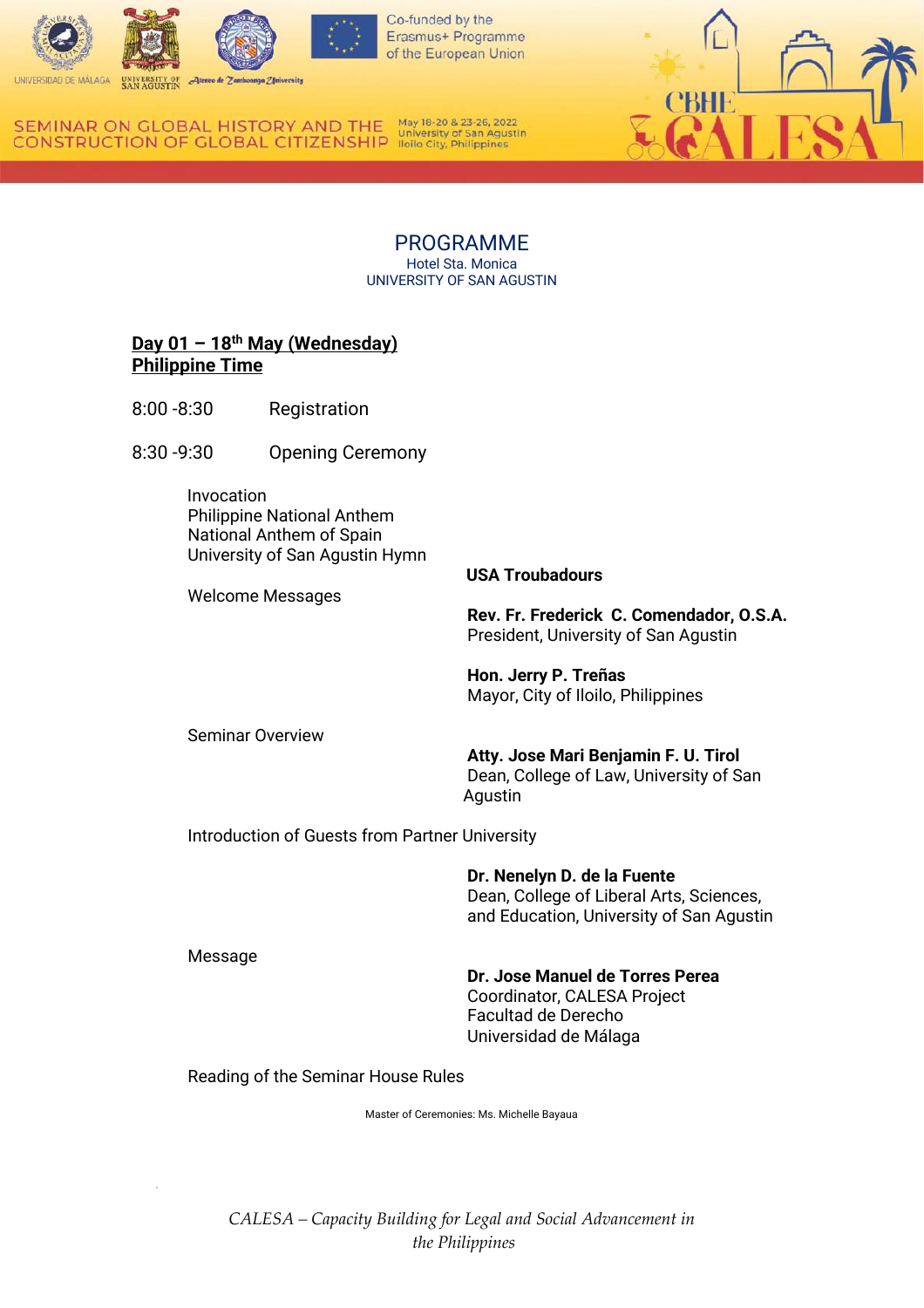

UNIVERSIDAD DE MÁLAGA UNIVERSITY OF SAN AGUSTIN  $\mathcal{A}$ teneo de Zamboanga Z fniversity

SEMINAR ON GLOBAL HISTORY AND THE May 18-20 & 23-26, 2022<br>CONSTRUCTION OF GLOBAL CITIZENSHIP Hollo City, Philippines

| $9:30 - 11:00$  | Seminar 1. Prof. Fernando Wulff Alonso                                                                                                                                                                                                                                                                                                                                                                                                                                                                                                                                                                                                                                                                                                                                                                                                                                                                                                                                                                                                                                      |
|-----------------|-----------------------------------------------------------------------------------------------------------------------------------------------------------------------------------------------------------------------------------------------------------------------------------------------------------------------------------------------------------------------------------------------------------------------------------------------------------------------------------------------------------------------------------------------------------------------------------------------------------------------------------------------------------------------------------------------------------------------------------------------------------------------------------------------------------------------------------------------------------------------------------------------------------------------------------------------------------------------------------------------------------------------------------------------------------------------------|
|                 | Introduction: The historiographic currents of<br>global history. Human beings in the world.<br>1. Main historiographic currents of global history.<br>2. The context of human self-conscience<br>entailed in these currents.<br>3. The confluences of global history and ecology.<br>4. The main human developments before history<br>as examples of interaction with the planet.<br>5. The homo sapiens occupation of the world.<br>6. New relationship with nature after the<br>invention of agriculture and sedentarism.<br>7. Societies and ecological success or failure:<br>Jared Diamond's debate as an example.<br>8. The strange place of man                                                                                                                                                                                                                                                                                                                                                                                                                      |
| $11:00 - 11:30$ | <b>Open Discussion</b>                                                                                                                                                                                                                                                                                                                                                                                                                                                                                                                                                                                                                                                                                                                                                                                                                                                                                                                                                                                                                                                      |
| $11:30 - 13:00$ | <b>LUNCH BREAK</b>                                                                                                                                                                                                                                                                                                                                                                                                                                                                                                                                                                                                                                                                                                                                                                                                                                                                                                                                                                                                                                                          |
| $13:00 - 14:30$ | Seminar 2. Prof. Fernando Wulff Alonso                                                                                                                                                                                                                                                                                                                                                                                                                                                                                                                                                                                                                                                                                                                                                                                                                                                                                                                                                                                                                                      |
|                 | Urban Revolutions in the Eurasian Continent<br>and Africa. Main processes in a planetary<br>view<br>1. Major processes of urban society<br>developments between Greece, Egypt<br>and China (3000-1000 B. C.). Common bases.<br>2. The human drive to complex societies and<br>urbanization. The case of America as an<br>isolated world which gives place to similar<br>phenomena. New dimensions of power, social<br>hierarchies and inequalities, organization and<br>social communication<br>3. The other side of urbanization. Nomads and<br>other societies without state. The case of<br>James C. Scott on Upland Southeast Asia as a<br>resistance zone to urbanization.<br>4. The new dimensions of contact and cultural<br>changes and exchanges. The expansion of<br>urban revolutions. The spheres of knowledge<br>and writing. The generation of common<br>spaces and worlds. Coins as example.<br>5. Looking at the future. The great cultural<br>focuses. West Asia and the Persian Empire.<br>CALESA – Capacity Building for Legal and Social Advancement in |
|                 | the Philippines                                                                                                                                                                                                                                                                                                                                                                                                                                                                                                                                                                                                                                                                                                                                                                                                                                                                                                                                                                                                                                                             |

**CBHF**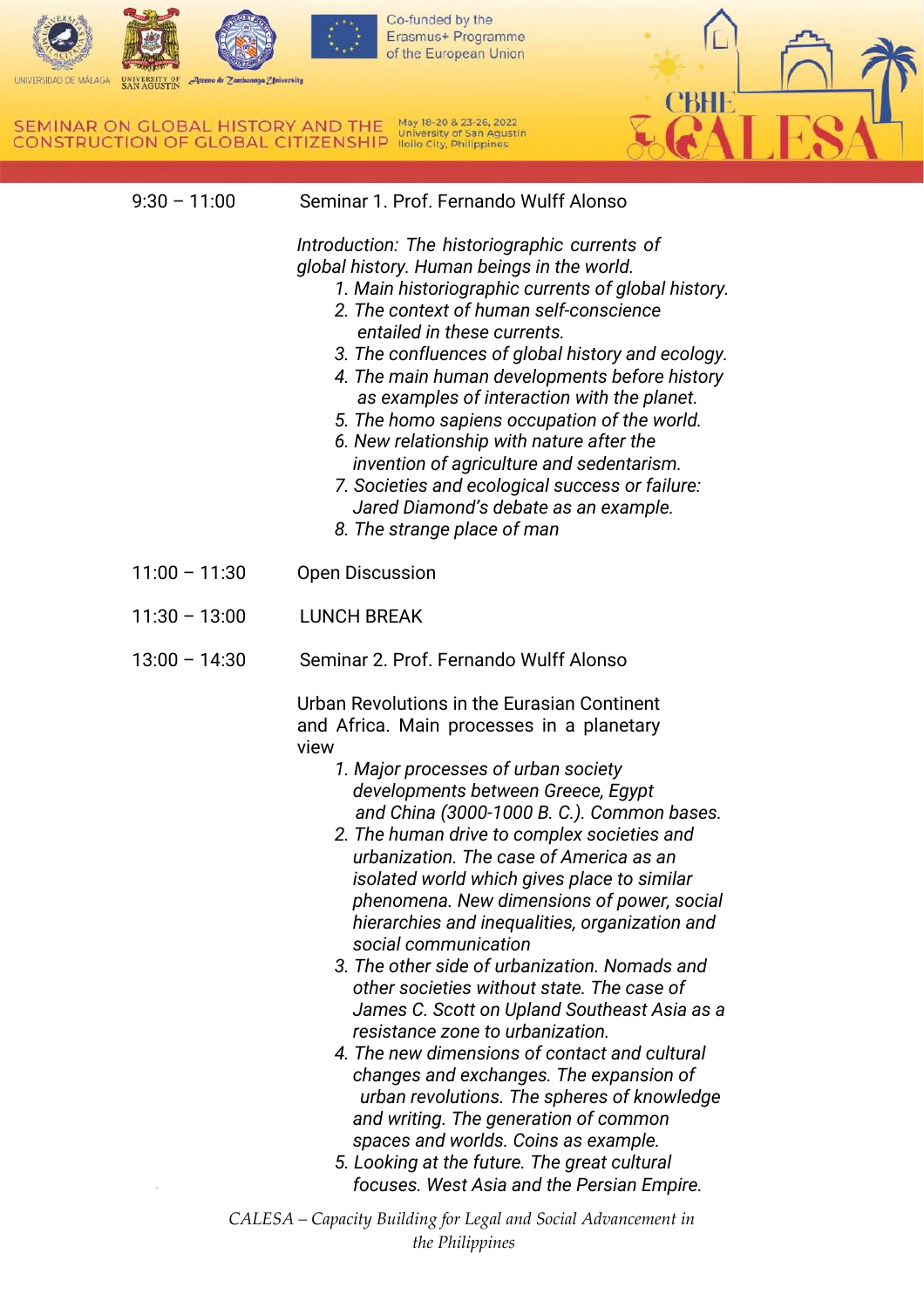



 *Egypt. Unified Qin and Han China.*

14.30 – 15:00 Open Discussion

# **Day 02 – 19th May (Thursday)**

9:00 – 10: 30 Seminar 3. Part 1 – Prof. Fernando Wulff Alonso

The first globalization around the change of era. Universal religions. (Part 1)

- 1. *The constitution of a globalized world in the Eurasian continent around the change of era. The Silk Road, Rome, China, India (Kushans). From the Mediterranean Sea to the South China Sea.*
- *2. Routes, exchanges, interactions. East Asia in perspective.*
- 10:30 11:00 Open Discussion
- 11:00 13:00 LUNCH BREAK
- 13:00 14:30 Seminar 3. Part 2– Prof. Fernando Wulff Alonso

The first globalization around the change of era. Universal religions. (Part 2)

- *3. Universal religions. Buddhism, Hinduism, mystery religions, Christianity in a global world.4. The perception of universality: travellers, peregrines, and geographers. 5. Inheritances and continuities. Greece and Rome. Roman law as an example. Han China and Chinese model and culture in East Asia.*
- 14:30 15:00 Open discussion

## **Day 03 – 20th May (Friday)**

9:00 – 10: 30 a.m. Seminar 4. Prof. Fernando Wulff Alonso

East Asia from a Global Perspective

*CALESA – Capacity Building for Legal and Social Advancement in the Philippines*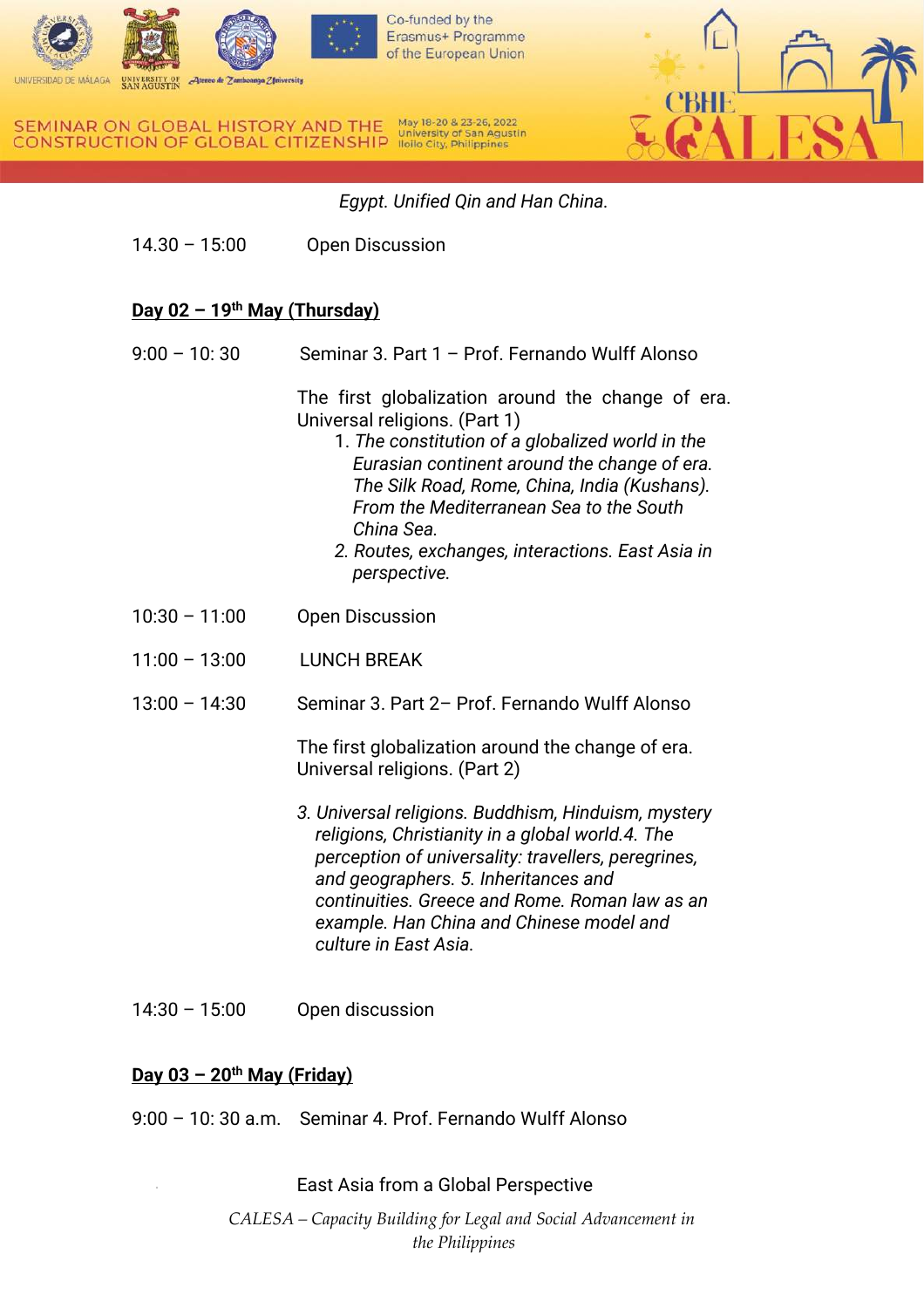



## The Philippines in History

- *1. Rivers and trade routes and generation of states in East Asia.*
- *2. New states in Northeast Asia (Japan and Korea) and the Chinese influence.*
- *3. New states in SouthEast Asia and the Indian influence: rivers and commercial networks. "Indianization" and the "Sanskrit community" (Pollock).*
- *4. Hinduism and Buddhism.*
- *5. Continental Asia complexities: the case of the multicultural Tang China. The role of Central Asia and the example of the Turks.*
- *6. Origins and spread of Islam. From West Asia to Spain and the South China sea. Merchants and pilgrims in the creation of new networks.*
- *7. The Philippines as a contact space and as a border space.*
- 10:30 11:30 Introduction of Speaker: Dr. Claribel Concepcion Talk: Fr. Antonio de Castro, S.J.

*The history of Christianity in the Philippines, nationalism, and the concept of 'global citizenship'*

11:30 - 12:00 Open Discussion

## **Day 04 – 23rd May (Monday)**

13:00 – 14:30 Seminar 5. Prof. Fernando Wulff Alonso

The second globalization (XIII-XV).

Human developments in a multipolar world

- *1. Societies and cultural developments before European world hegemony. A world system of regional states and cultural variations. China, SE Asia. NE Asia, Central Asia, Africa and Europe.*
- *2. The two corners of the Eurasian continent. Europe: cities and states between the "age of Cathedrals" and the Renaissance. China between the Mongols and the Ming.*
- *3. Multipolar transmission of ideas, inventions, vegetables, animals and… plagues.*
- *CALESA – Capacity Building for Legal and Social Advancement in the Philippines*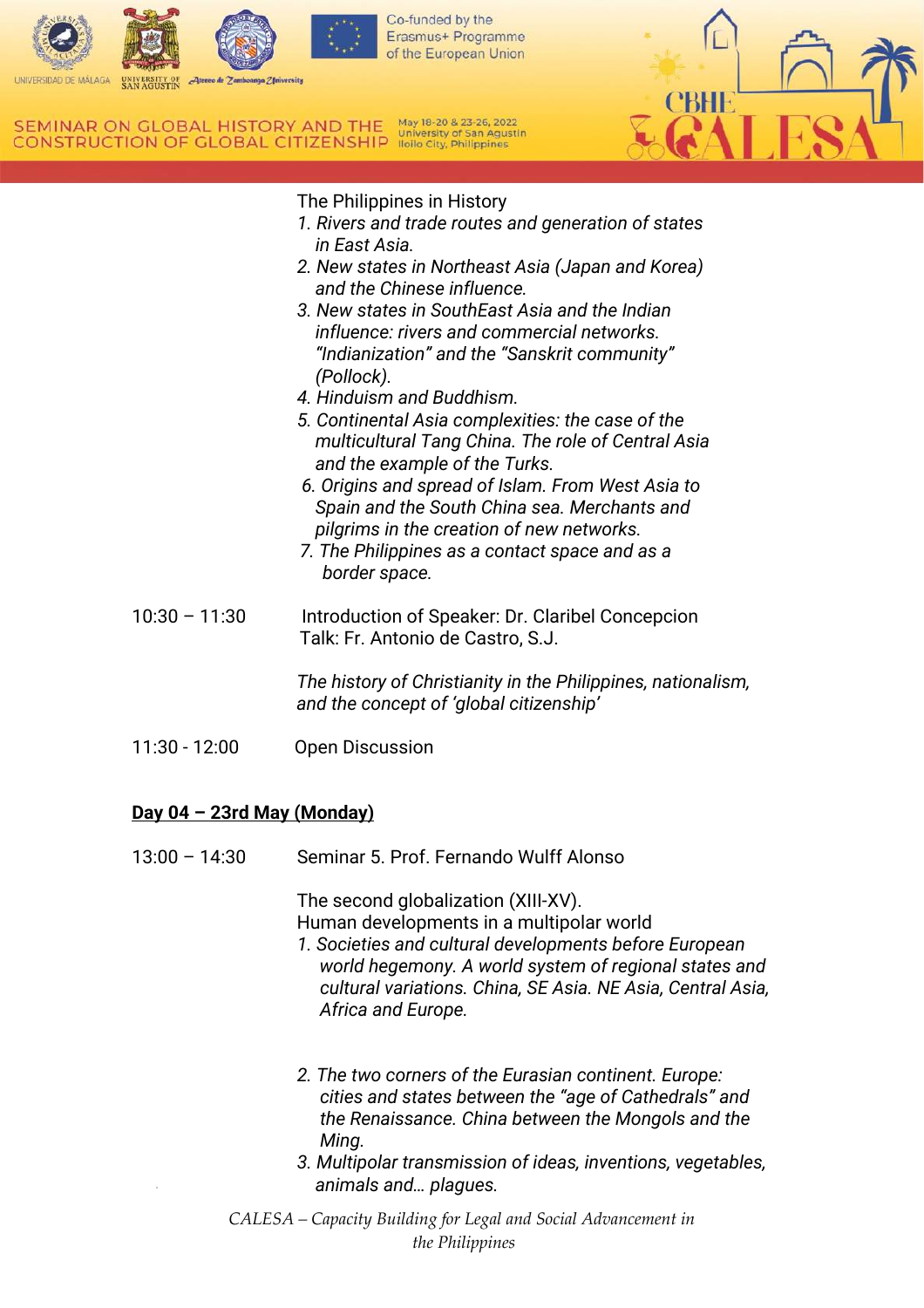



- *4. Routes and contacts. Maps and technology (astrolabes, compasses, navigation charts)*
- *5. Travellers and their writings as examples of multipolarity and of the conscience of a shared world. Marco Polo, Ibn Battuta, Ibn Khaldun, Zheng He. 6. A final view from the Philippines*
- 14.30 15:00 Open Discussion

## **Day 05 – 24rd May (Tuesday)**

9:00 – 10: 30 Seminar 6. Prof. Antonio Calvo Maturana

An introduction to Early Modern and Modern World System: Structures and Processes

- *1. The third globalization as conducted by Europeans.*
- *2. East Asia before the West. The Sinocentric system: A Confucian view of the world. Chinese soft power and tributary embassies. Asia in Western eyes. The so-called "Age of Discovery". European trade and evangelization. The image of China in Europe. Great Britain in India.*
- *3. The Columbian Exchange: A biological globalization. The ecosystem before and after 1492: Jared Diamond's Guns, Germs and Steel.*
- *4. Hobsbawm´s Ages of Revolution and Empire. Industrial and liberal revolutions. The Chinese Downfall. The I World War. Russian Revolution.*
- *5. Hobsbawm´s Age of Extremes. The rise of Fascism and the II World War. A bilateral world: The Cold War. Decolonization and the "third world". The end of the Cold War and new perspectives in a globalized world. The return of China and East Asia and the recovery of a multipolar world.*
- *6. The world nowadays: the fourth globalization. The world wide web. Post-truth politics. The Asiatic counterbalance. The role of the Philippines in the region.*
- 10:30 11:00 Open Discussion
- 11:00 13:00 LUNCH BREAK
- 13:00 14:30 Seminar 7. Prof. Antonio Calvo Maturana

*The Hispanic Monarchy: A global Empire (XV-XIX)*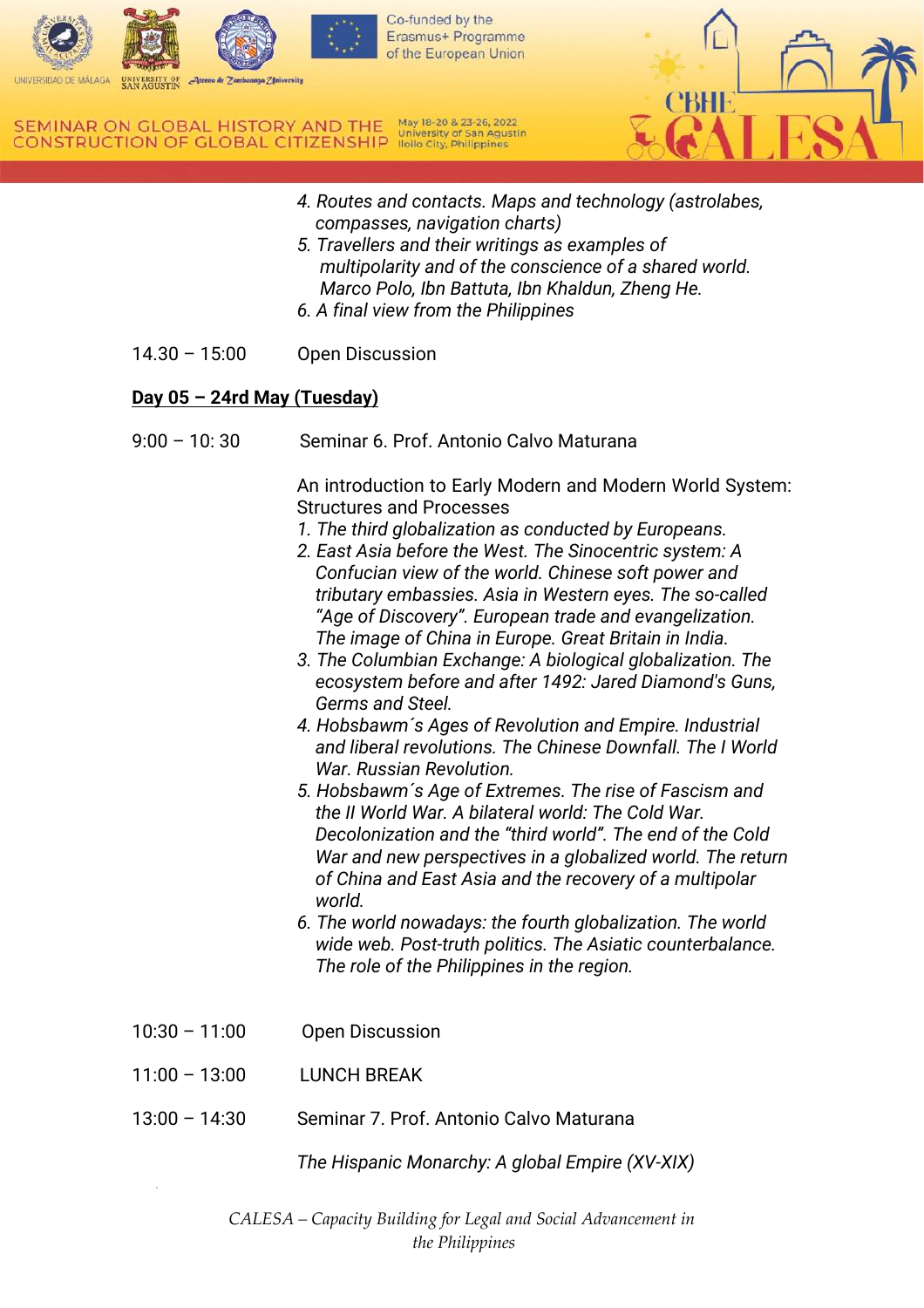

Erasmus+ Programme

May 18-20 & 23-26, 2022 SEMINAR ON GLOBAL HISTORY AND THE **CONSTRUCTION OF GLOBAL CITIZENSHIP** ligilo City, Philippines



- *1. The World before America and America before the World. From Ptolemy to Vespucci.*
- *2. Columbus´ Dream: Providentialism and Anthropocentrism in a man between two Ages. Bulls of Donation: a religious legitimation for a New World Order.*
- *3. Evangelization and forced labor: The inner organization of the Empire. The Colonial Compact.*
- *4. The role of the Philippines in a global Empire. The "tornaviaje". Manila galleon. A remote colony.*
- *5. Alternative empires: Portuguese, British, Dutch, French, Ottoman and Russian constructions. Their presence and activities in South East Asia.*
- *6. The XIX Century downfall of the Hispanic Empire in the context of imperialist expansions. American Independence: A creole (and white) process.* Ex uno plures and e pluribus unum*: Two key concepts.*
- 14.30 15:00 Open Discussion

# **Day 06 – 25th May (Wednesday)**

*CALESA – Capacity Building for Legal and Social Advancement in the Philippines* 9:00 – 10:30 Seminar 8. Part 1 - Prof. Antonio Calvo Maturana Humanity. Part 1. *1. Otherness and selfhood in a global word (XV-XIX). The concept of otherness/alterity. A world of infidels: monotheism or the only true religion. The myth of the good savage. The "barbarians of Luzon": A case study. 2. A global debate on human rights (XV-XVIII). The cry of Montesinos (1511) and its consequences. Las Casas: Protector of the Indians. A Short Account on the Destruction of the Indies (1542). The School of Salamanca and the law of nations. Francisco de Vitoria. The New Laws (1542).*  10:30 – 11:00 Open discussion 11:00 – 13:00 LUNCH BREAK 13:00 – 14:30 Seminar 8. Part 2-Prof. Antonio Calvo Maturana Humanity. Part 2. *3. The so-called Spanish "Dark Legend". International criticism against Spain and its conquest of the New World.*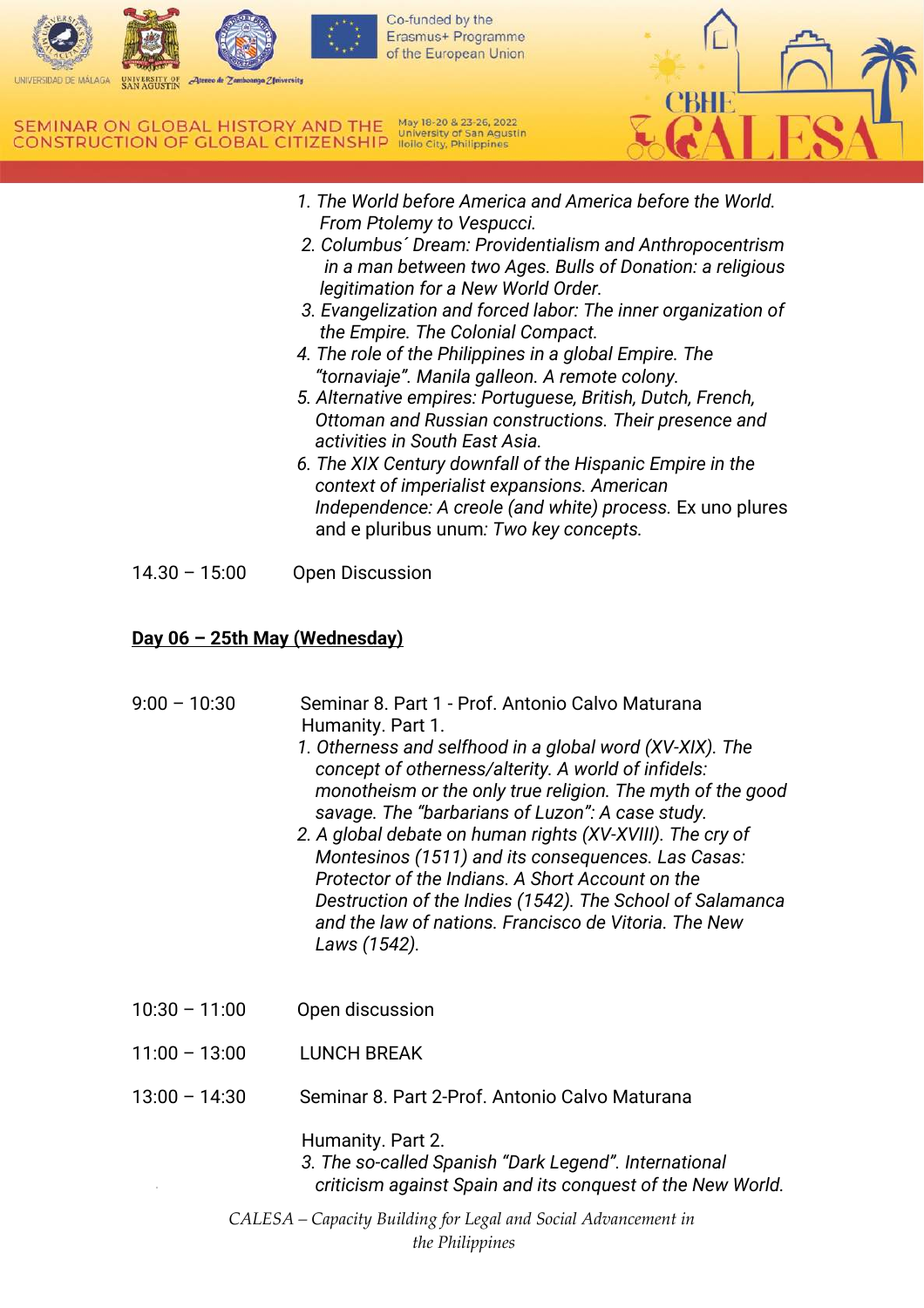

 *Columbus revisited: the 12th of October under the spotlight.* 

- *4. Slavery in Early Modern and Modern World. Triangular trade.*
- *5. The resonance of these debates in the Philippines.*
- 14:30 15:30 Talk: Prof. Felino S. Garcia Jr.

*"Levantado del Olvido": Una Traduccion de Los Pajaros de Fuego A La Lengua Filipina*

15:30 - 16:00 Open Discussion

# **Day 07– 26th May (Thursday)**

| $9:00 - 10:30$  | Seminar 9, Prof. Antonio Calvo Maturana                                                                                                                                                                                                                                                                                                                                                                                                                                                                                                                                                                                                                                                                                                                                                                                                                                                                            |
|-----------------|--------------------------------------------------------------------------------------------------------------------------------------------------------------------------------------------------------------------------------------------------------------------------------------------------------------------------------------------------------------------------------------------------------------------------------------------------------------------------------------------------------------------------------------------------------------------------------------------------------------------------------------------------------------------------------------------------------------------------------------------------------------------------------------------------------------------------------------------------------------------------------------------------------------------|
|                 | Imperialism and its consequences<br>1. Nationalism, Capitalism and Imperialism: a triple<br>paradigm.<br>2. European distribution of the World. Gunboat diplomacy.<br>The Opium Wars. The Berlin Conference (1884-85).<br>Consequences of these arbitrary borders today.<br>3. Asia, Africa and America are under exploitation. A<br>plantation economy. Colonies and protectorates. China<br>under the unequal treaties. The counterexample of Japan.<br>4. The rise of the United States of America. Three<br>fundamental concepts to understand it: Manifest Destiny,<br>Monroe Doctrine and Big Stick ideology. The Southern<br>contrast: Galeano's Open Veins of Latin America.<br>5. Southeast Asia processes and the Philippine<br>exceptionality. The Spanish 1898 and the Philippines. The<br>last of the Philippines. The role of the USA.<br>6. Identities and empires: destructions and constructions. |
| $10:30 - 11:30$ | Talk: Atty. Raphael Perpetuo M. Lotilla<br>Preliminary notes on the legal aspects of Spanish                                                                                                                                                                                                                                                                                                                                                                                                                                                                                                                                                                                                                                                                                                                                                                                                                       |
|                 | acquisition of sovereignty over the inhabitants of the<br>Philippines                                                                                                                                                                                                                                                                                                                                                                                                                                                                                                                                                                                                                                                                                                                                                                                                                                              |
| 11:30 - 12:00   | <b>Open Discussion</b>                                                                                                                                                                                                                                                                                                                                                                                                                                                                                                                                                                                                                                                                                                                                                                                                                                                                                             |

*CALESA – Capacity Building for Legal and Social Advancement in the Philippines*